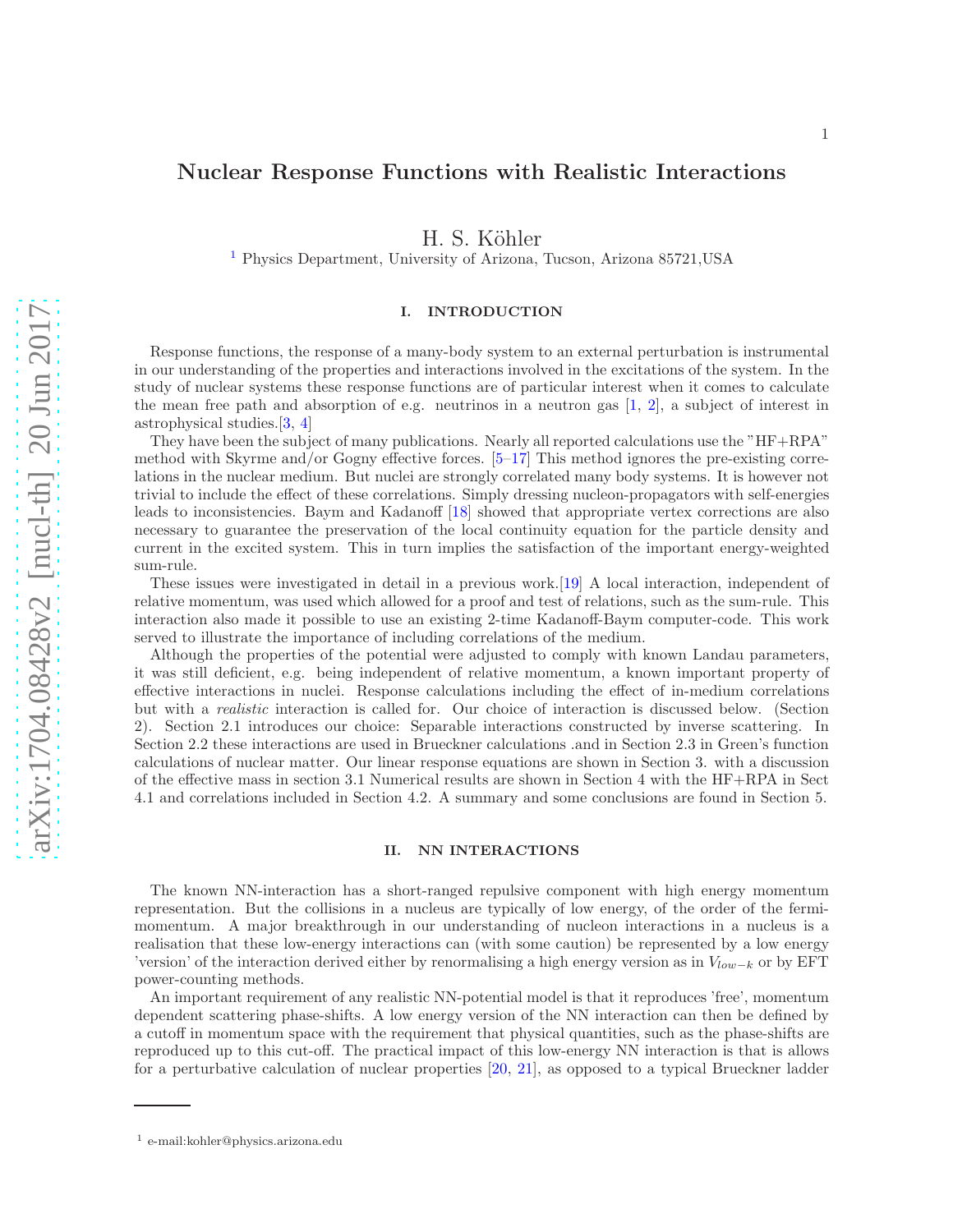summation to all orders. Modern realistic low-energy potential of this 'type derived by EFT methods or  $V_{low-k}$  are available.

Present computer (and programmming) limitations prohibits the detailed complexity of these modern nucleon-nucleon interactions for response calculations. It does however seem reasonable that the NN-potential of choice should be realistic in the sense that it reproduces scattering data and that it adequately reproduces the binding energy of nuclear matter as well as mean field data such as effective mass etc to the extent that they are known and affct the outcome of the calculation of interest.

In some previous publications on response functions we used a local Gaussian potential, used in earlier 2-time Kadanoff-Baym calculations. This choice was made partly because of the theory of response such as the energy weighted sum rule could be well documented within this frame work. Another reason for that choice was that the existing 2-time program was designed for local interactions only.[\[22\]](#page-12-10) Other authors used Gogny or Skyrme interactions for response calculations typically by the HF+RPA method, e.g. [\[5,](#page-12-4) [6\]](#page-12-11).

It is however desirable to use a more realistic interaction, reelistic in the sense defined above, while still allowing a reasonable computing effort. A 2-body interaction that satisfies these requirements is derived by a purely phenomenological approach, inverse scattering.

See following section for details.

# A. Separable NN interaction.

For the response calculations shown below we are using non-local separable potentials constructed by an inverse scattering method. [\[23](#page-12-12)[–27\]](#page-12-13). It

Historically the first separable potential was constructed by Yamaguchi [\[28\]](#page-12-14). A well-known attractive feature of such a potential is that it is easier to utilize in many-body calculations since equations are simplified as for example in the context of the Faddeev equations. That was for example the reason for developping a separable version of the Paris potetial.[\[29](#page-12-15)]

One can in general construct an infinite number of NN interactions which are phase shift equivalent i.e. which fit the on-shell properties of the scattering matrix, but may have different off-shell behaviors [\[30](#page-12-16)] Another attractive feature in addition to the one mentioned above is however that one can adjust the off-shell components while keeping the on-shell intact by increasing the rank. Unlike the on-shell the off-shell is however not readily available experimentally, other than indirectly from deuteron data for example as in ref..[\[26](#page-12-17)] One may of course also make adjustments to agree with data from some realistic ab-initio interaction, as in the afore-mentioned separable Paris potential.

A potential derived by inverse scattering can be termed realistic since it fits the NN phase shifts at any given laboratory energy, although not termed *ab-initio* in the sense that it does not stem from an underlying theory of strong interactions. Its authenticity is further supported by results of binding energy calculations being (almost) identical to those of the Bonn-B potential, in particular as regards the contribution from S-states.[\[26\]](#page-12-17) The triton binding energy as well as the n-D scattering length was also well reproduced.[\[31\]](#page-12-18).

For reasons of simplicity in this first presentation of our method, we will include only the S-states (singlet and triplet) and neglect the tensor coupling.

The separable potential will be a function of the momentum cut-off  $\Lambda$  up to which the phase shifts are fitted. Below we show some results of second order (and Brueckner) calculations that lead us to choose  $\Lambda = 2$  fm<sup>-1</sup> for the response calculations. This together with ignoring the coupling to  ${}^{3}D_1$  states allows us to use rank one separable potentials for the  ${}^{1}\overline{S}$  and  ${}^{3}\overline{S}$  states respectively. This rank one potential has the simple form:

$$
V_{\Lambda_{\rm cut}}(k, k') = \lambda v(k)v(k')
$$
\n(1)

where  $\lambda = \pm 1$  and  $v(k)$  is the numerical potential form factor which depends on scattering phase-shift via the relation:

$$
v^{2}(k) = -\lambda \frac{(4\pi)^{2}}{k} \sin \delta(k) |D(k^{2})|,
$$
\n(2)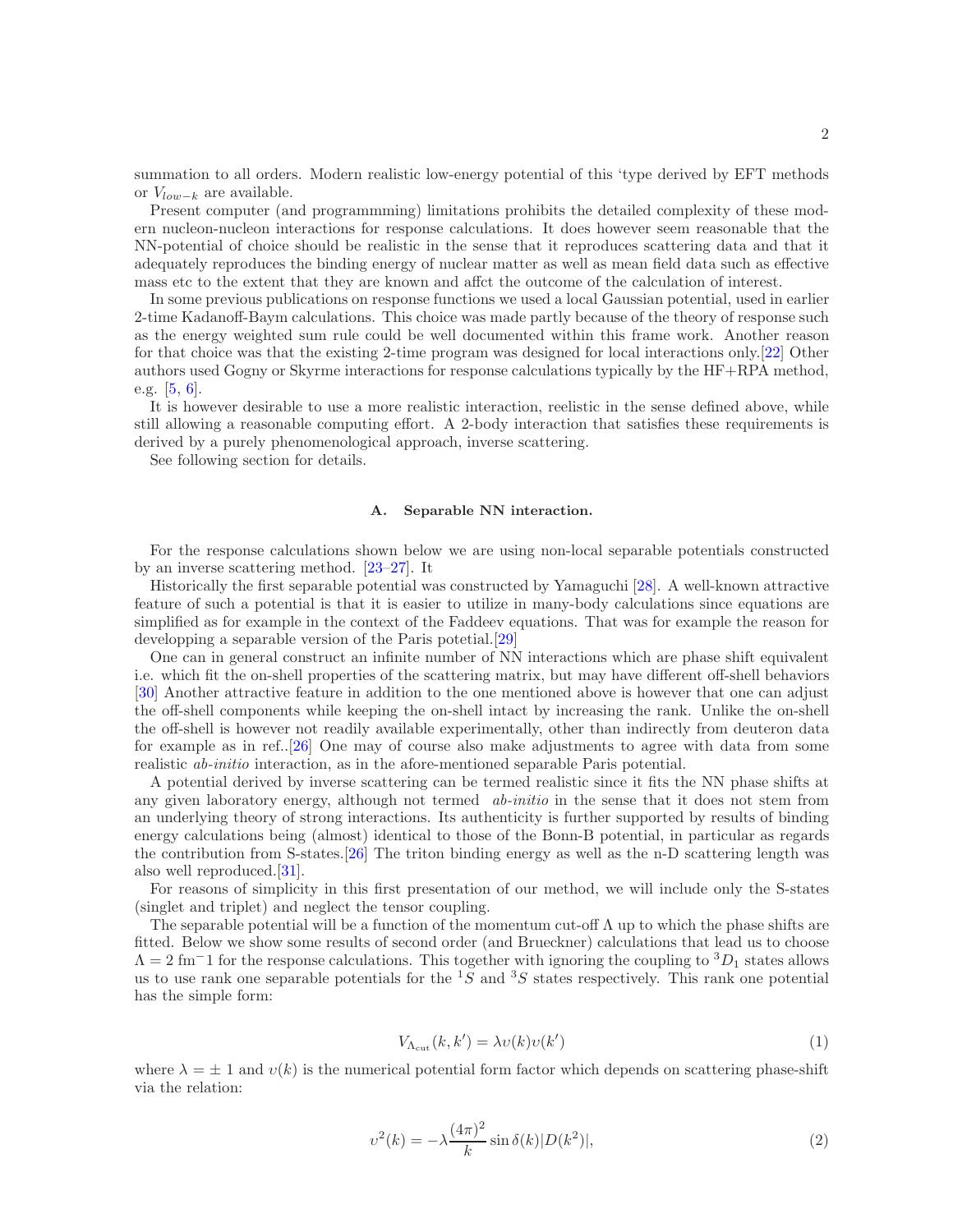

<span id="page-2-0"></span>FIG. 1. On the left is shown a contourplot of the separable  ${}^{1}S_{0}$  potential with cut-off  $\Lambda = 2$  fm<sup>-1</sup> that is used in calculations shown below. On the right is shown the diagonal elements of both the  ${}^1S_0$  and the  ${}^3S_1$  potential.

As in previous works [\[26,](#page-12-17) [31](#page-12-18), [32\]](#page-12-19) we choose to use the phase shifts  $\delta(k)$  from ref. [\[33\]](#page-12-20). The function  $D(k^2)$  is defined by:

$$
D(\omega) = \frac{\omega + E_B}{\omega} \exp\left[\frac{2}{\pi} \int_0^\infty \frac{k'\delta(k')}{\omega - k'^2} dk'\right],\tag{3}
$$

with the argument  $\omega$  being in general complex and the parameter  $E_B$  standing for energy of the bound state in a specific channel. In our case  $E_B = 0$  since the tensor force is not included and none of the channels has a bound state.

A potential is of course not fully defined by fitting to some phaseshifts. As pointed out above there are an infinite number of soultions to that problem. But as also pointed out above, the contribution to the binding enrgy of nuclear matter duplicates that of the Bonn-B potential, which is a test of offdiagonal (off-shell) components of the interaction. This is also exhibited by Figs below. Fig. [1](#page-2-0) shows a contourplot (left frame) of the separable  ${}^{1}S_{0}$  potential used in the calculations of response functions shown below. The right frame shows the diagonal part  $V(k, k) = v(k)v(k)$  of the same potential. The potential is calculated from eqs above with a cut-off  $\Lambda = 2 \text{ fm}^{-1}$ . These results are comparable with the similar display in ref. [\[20](#page-12-8)] (Figs 3 and 17) of the  $V_{low-k}$  interaction. Both interactions are momentumdependent i.e. non-local. The overlap between the two, the  $V_{low-k}$  and the separable is compelling. Note however that this observation refers only to the  $^1S_0$  state.

The similarity can be understood by the following : The  $V_{low-k}$  interaction is analogous to that defined by the separation method due to Moszkowski and Scott (MS) [\[34](#page-12-21)] as shown by Holt and Brown [\[35](#page-12-22)]. The formal difference is that the former as well as our separable potential is defined by a cut-off in momentum-space while the latter by a cut-off in coordinate-space. We point out that the S-state component of a local interaction is non-local although not (necessarily) separable. (See e.g. ref. [\[36\]](#page-12-23)). The MS-potential is zero within a separation distance  $d \sim 1$  fm, and thus represented by a hollow shell. In the limit of approximating this potential by a 'hard' shell at some distance  $d_{eff}$  this potential is local but the S-state component of this potential is separable. [\[37\]](#page-12-24) A Gaussian separable potential was used in ref. [\[38](#page-12-25)] as an approximation of the MS-potential with (almost) identical overlap. It was there used in a Brueckner calculation of  ${}^{16}O$  in a Harmonic Oscillator basis.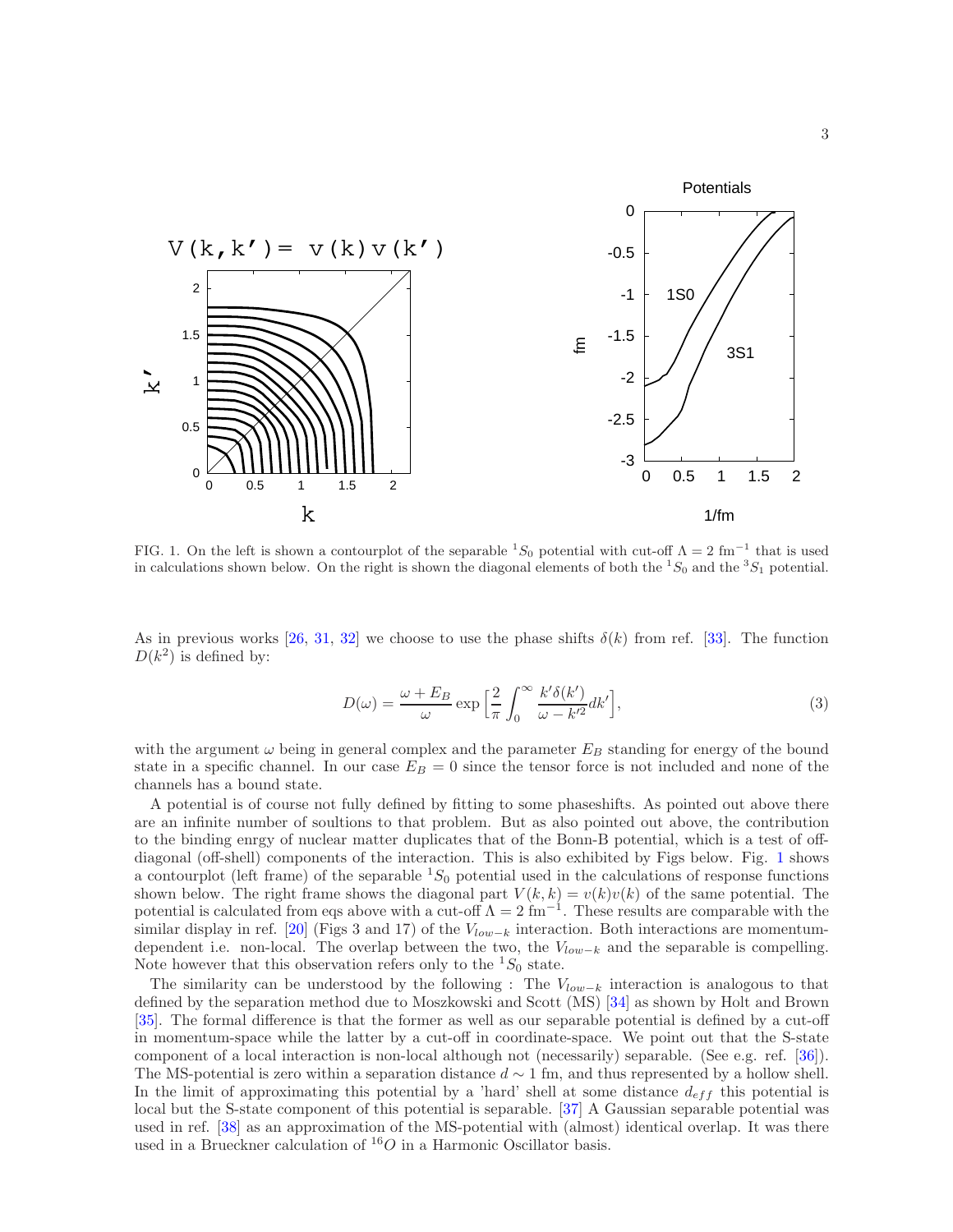

<span id="page-3-0"></span>FIG. 2. Nuclear matter energy per particle as a function of momentum cut-off  $\Lambda_{\text{cut}}$  for indicated orders of the interaction, including  ${}^{1}S_{0}$  and  ${}^{3}\hat{S}_{1}$  channels only.

#### B. Nuclear Matter by Brueckner theory.

Using the formalism above we construct separable potentials for momentum cut-offs ranging from  $\Lambda = 1 \text{ fm}^{-1}$  up to  $\Lambda = 10 \text{ fm}^{-1}$  (including only the <sup>1</sup>S<sub>0</sub> and <sup>3</sup>S<sub>1</sub> channels ) and we perform Brueckner calculations for symmetric infinte nuclear matter. Table I. shows total energys as a function of  $\Lambda$  in first, second and all orders of the interaction. Fig. [2](#page-3-0) displays the same data. The fermi-momentum is  $k_F = 1.25$  fm<sup>-1</sup>. One sees that the second order calculation produces results almost identical with

| $\Lambda$ (fm <sup>-1</sup> ) | $1^{\rm st}$<br>order | $2^{\text{nd}}$<br>order | all orders |
|-------------------------------|-----------------------|--------------------------|------------|
| 1                             | $-5.02$               | $-5.14$                  | $-5.16$    |
| 1.5                           | $-15.94$              | $-16.91$                 | $-17.09$   |
| $\overline{2}$                | $-14.81$              | $-17.12$                 | $-17.33$   |
| 3                             | $-12.77$              | $-16.13$                 | $-16.43$   |
| 4                             | $-10.04$              | $-16.06$                 | $-16.30$   |
| 5                             | $-8.12$               | $-16.83$                 | $-16.53$   |
| 6                             | $-7.29$               | $-17.80$                 | $-16.82$   |
| 7                             | $-6.54$               | $-18.51$                 | $-16.85$   |
| 8                             | $-5.92$               | $-19.17$                 | $-16.88$   |
| 9                             | $-5.41$               | $-19.78$                 | $-16.91$   |
| 10                            | $-4.98$               | $-20.36$                 | $-16.94$   |

TABLE I. Nuclear matter energies in MeV at several orders as a function of the parameter Λ.

the all orders calculation for cutoffs  $\Lambda$  ranging from  $\sim 1 \text{ fm}^{-1}$  up to 5 fm  $^{-1}$ . We conclude that the separable interaction is soft enough that even at cutoffs as large as 5 fm<sup>-1</sup> the second order calculation is a good approximation. Only the  ${}^{1}S_{0}$  and the  ${}^{3}S_{1}$  partial waves are included and the tensor force is also neglected. Previous results [\[26\]](#page-12-17) show that contributions of higher angular momentum states almost cancel out; the main contributions come from the S-waves. It is of course well-known that including the tensor force is vital for the saturation of nuclear matter. And so is the short-ranged correlations that are not included when the cut-off is less than  $\sim 2\n-3$  fm<sup>-1</sup>.[\[32\]](#page-12-19)

The main purpose here is however to establish the usefullness of the low-energy version of the separable potentials (calculated by inverse-scattering) for response-calculations at normal nuclear matter density.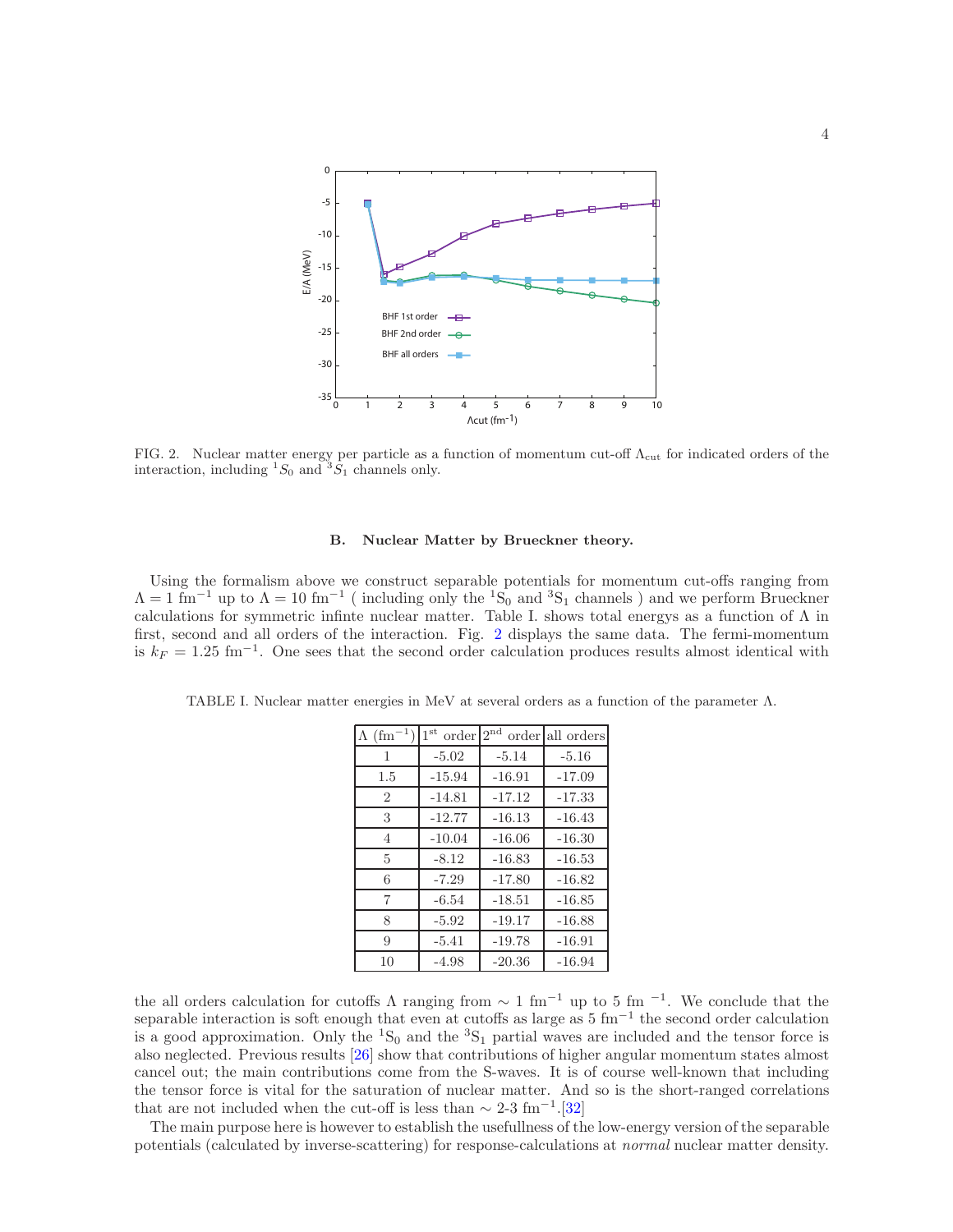The effects of the tensor interaction in the calculation of response functions within the two-time approach will be investigated in subsequent publications.

The results above show that with the S-states to second order together with a cut-off  $\Lambda = 2~\mathrm{fm}^{-1}$ gives a binding energy of 17.12 MeV/A compared to 17.33 MeV/A in an all order summation. The 2 fm<sup>−</sup><sup>1</sup> cut-off allows us to use a rank one separable potential.[\[26\]](#page-12-17) This will be the choice of interaction in the calculations to follow below. Correlations in the response calculations will be included by second order self-energies.

## C. Nuclear Matter with 2-time Green's functions.

The calculation of response functions follows the methods used in earlier work, time evolving Green's functions by Kadanoff-Baym equations. [\[22](#page-12-10), [39\]](#page-12-26) The Green's functions are separated into a spatially homogeneous part  $G_{00}(t, t')$  and a linear response part  $G_{10}(t, t')$ . Green's functions  $G_{00}(t = 0, t' = 0)$ are constructed for an uncorrelated fermi distribution of specified density and temperature. The  $G_{00}$ functions are then time-evolved (for typically 10 fm/c) with the chosen selfenergies until fully correlated. Selfenergies are calculated to second order with the separable  ${}^{1}S$  and  ${}^{3}S$  interactions specified above.

The KB-equations for the propagation of these  $G_{00}$  functions as well as numerical methods for solution has already been shown in previous works (e.g. [\[40\]](#page-12-27)), but included below for completeness.

(summation over  $m = 0, 1$  and integrations over  $\bar{t}$  from  $-\infty$  to  $+\infty$  is implied):

<span id="page-4-0"></span>
$$
(i\frac{\partial}{\partial t} - \frac{p^2}{2m} - \Sigma_{00}^{HF}(p,t))G_{00}^{>}(p,t,t') = (\Sigma_{00}^{>}(p,t,\bar{t}) - \Sigma_{00}^{<}(p,t,\bar{t}))G_{00}^{>}(p,\bar{t},t') - \Sigma_{00}^{<}(p,t,\bar{t})(G_{00}^{>}(p,\bar{t},t') - G_{00}^{<}(p,\bar{t},t'))
$$
(4)

<span id="page-4-1"></span>
$$
(-i\frac{\partial}{\partial t'} - \frac{p^2}{2m} - \Sigma_{00}^{HF}(p, t'))G_{00}^{\geq}(p, t, t') = (G_{00}^{>}(p, t, \bar{t}) - G_{00}^{<}(p, t, \bar{t}))\Sigma_{00}^{\geq}(p, \bar{t}, t') - G_{00}^{\geq}(p, t, \bar{t})(\Sigma_{00}^{>}(p, \bar{t}, t') - \Sigma_{00}^{<}(p, \bar{t}, t'))1
$$
(5)

The past (known) versions of the two-time code limits the calculation of self-energies  $\Sigma^{\geq}$  to the use of an interaction that is local (in coordinate space), i.e. momentum independent. A new version of the KB-code has now been developped for the separable potentials with the  $|Sigma_{00}$  selfenergies given by:

$$
\Sigma_{00}^{HF}(\mathbf{p},t) = i \sum_{\mathbf{p}',\mathbf{j}} G_{00}^{<}(\mathbf{p}-\mathbf{p}',t,t) \lambda v_j^2(p')
$$
\n(6)

and

$$
\Sigma_{00}^{\leq}(\mathbf{p}, t, t') = i \sum_{\mathbf{p_1}, \mathbf{p_2}, \mathbf{j}} G_{00}^{\leq}(\mathbf{p_1}, t, t') G_{00}^{\geq}(\mathbf{p_2}, t, t') G_{00}^{\leq}(\mathbf{p} + \mathbf{p_2} - \mathbf{p_1}, t, t') \times \nv_j^2(2\mathbf{p_1} - \mathbf{p} - \mathbf{p_2}) v_j^2(\mathbf{p} - \mathbf{p_2})
$$
\n(7)

where the index  $j = 1, 2$  refers to the two S-states.

A diagrammatic representation of the self-energy  $\Sigma_{00}$  is shown in Fig. [5.](#page-7-0)

Fig. [3](#page-5-0) shows the separate energies, (kinetic, potential and total) as a function of time in a calculation with the separable  ${}^{1}S_{0}$  and  ${}^{3}S_{1}$  interactions defined above. The cutoff  $\Lambda = 2 \text{fm}^{-1}$ .

The initial state is here a zero-temperature fermi-distribution, uncorrelated. The fermimomentum in this and in results below are for symmetric nuclear matter with  $k_f = 1.25$  fm<sup>-1</sup>. The equations are time-stepped until system is fully correlated. The time-scale starts for convenience at  $t = -10$  fm/c with the system considered fully correlated at  $t = 0$  with a correlation time  $t_c = 10 \text{ fm/c}$ . [\[41\]](#page-12-28) The external perturbation is applied as a pulse centered at  $t = 0$ . All energies are shifted to zero at  $t = -10$ . This is to better show the change in energies from the uncorrelated to the correlated state. The total energy (kinetic+potential) is constant in time, which is the result of conserving approximations for the selfenergies. [\[18\]](#page-12-6) The interaction (potential) energy  $E_{pot}$  includes both the mean field  $E_{mf}$  and a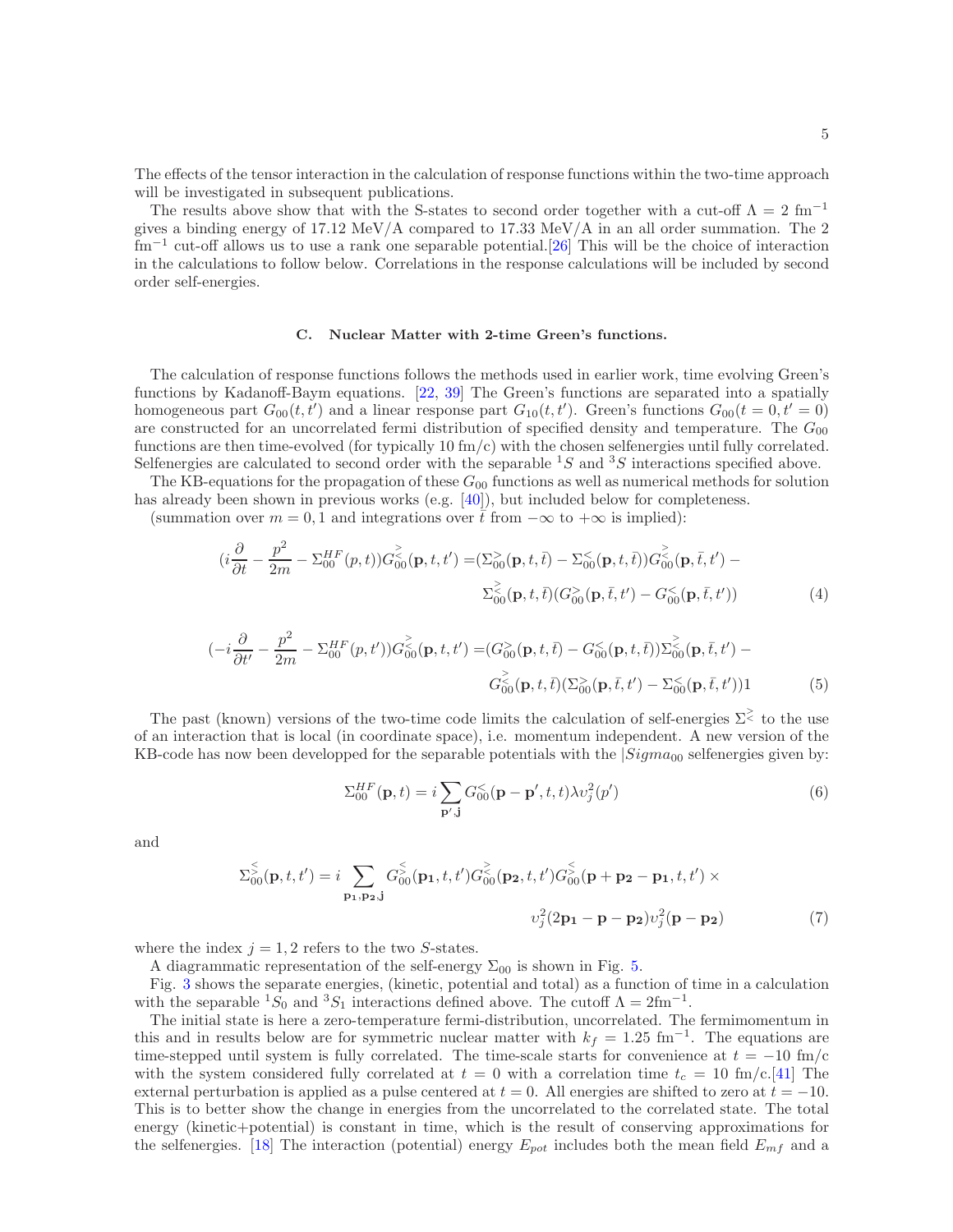

<span id="page-5-0"></span>FIG. 3. Energies as a function of time starting at  $t=-10$  fm/c. Results shown are from top to bottom: kinetic (red online),mean field (green online), total (black online) and potential (blue online) energies. Energies are shifted to energy= zero at time  $t = -10$ . See text for further details.

'correlation' energy  $E_{corr}$ . The initial  $(t = -10)$  kinetic (same as total) and mean field energies are 19.4 and −37.4 MeV respectively.

At the end of the run the kinetic,interaction and mean-field energies have changed by +4.0a, −4.0 and +2.0 MeV respectively and the correlation energy (the difference between the interaction and mean-field energies)  $E_{corr} = 6.0$  MeV. It might seem that this energy should be comparable with the second order contribution in Section 2,2 , the difference between the first and second order results found in Table 1, which is seen to be 2.31 MeV,, a difference of almost a factor of three. There are several reasons for this apparent "discrepancy". One is the effect of the mean field, which is a consequence of the redistribution in momentum-space shown below in Fig. [4.](#page-6-0) Neglecting the mean field in each of the two calculations the Brueckner gives −4.1 MeV for the second order Born contribution while the KB gives −8.9 MeV i.e. a factor of ∼ 2. A factor of exactly 2 was already demonstrated to be the exact value to be expected in the Levinson (and the extended quasiparticle) approximation of the collision term.[\[41,](#page-12-28) [42\]](#page-12-29). It is associated with the increase in kinetic energy (see Figs [3](#page-5-0) and [4\)](#page-6-0) with the KB method.

Fig. [4](#page-6-0) shows the correlated distribution in momentum space. It is seen to compare reasonably well with the many previously published results at the fermi-surface. (e.g. ref.[\[22](#page-12-10)]). The depletion of interior states is however appreciably less. This is because of cut-off of the large momenta (short ranged) as well as the neglect of the tensor-componenet in these calculations.

## III. LINEAR RESPONSE WITH THE SEPARABLE NN-POTENTIAL.

The formalism associated with the calculation of the response-function using the 2-time KB- method has been shown in previous works [\[22](#page-12-10), [39](#page-12-26)].

Eqs [\(4\)](#page-4-0) and [\(5\)](#page-4-1) showed the time-evolution of the Green's functions  $G_{00}^{\ge}$  for the unperturbed nuclear system. At a correlation time  $t = t_c$ ,  $(t = 0$  in Fig[.3\)](#page-5-0) this system is 'hit' by an external potential  $U(\mathbf{q},t) = U_0(t)\delta_{\mathbf{q},\mathbf{q}_0}$  that results in collective excitations. These excitations are contained in Green's functions  $G_{10}^{\ge}$ , obeying the equations (summation over  $m = 0, 1$  and integrations over  $\bar{t}$  from  $-\infty$  to  $+\infty$  is implied):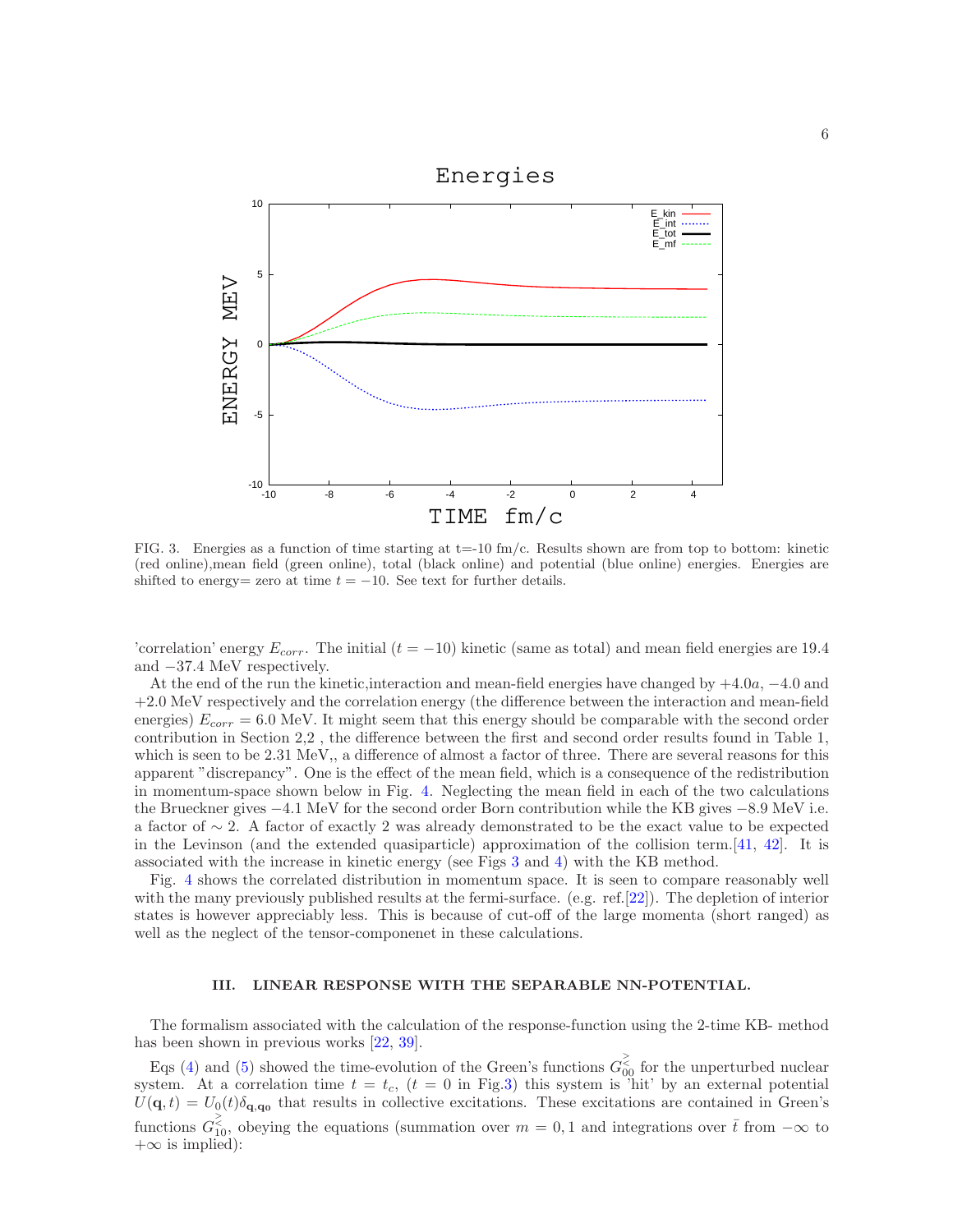

<span id="page-6-0"></span>FIG. 4. Shown here is the zero temperature Fermi-distribution (top curve) and the correlated distribution from the second-order selfenergy calculations.

<span id="page-6-1"></span>
$$
\left(i\hbar\frac{\partial}{\partial t} - \epsilon_{\mathbf{k}+\mathbf{q_0}}\right) G_{10}^{\gtrless}(\mathbf{k}tt') = U_0(t) G_{00}^{\gtrless}(\mathbf{k}tt') + \Sigma_{1m}^{HF}(\mathbf{k}t) G_{m0}^{\gtrless}(\mathbf{k}tt') + \Sigma_{1m}^{R}(\mathbf{k}t\bar{t}) G_{m0}^{\gtrless}(\mathbf{k}\bar{t}t') + \Sigma_{1m}^{\gtrless}(\mathbf{k}t\bar{t}) G_{m0}^{A}(\mathbf{k}\bar{t}t')
$$
\n(8)

and

<span id="page-6-2"></span>
$$
\left(-i\hbar\frac{\partial}{\partial t'} - \epsilon_{\mathbf{k}}\right)G_{10}^{\gtrless}(\mathbf{k}tt') = U_0(t')G_{11}^{\gtrless}(\mathbf{k}tt') + G_{1m}^{\gtrless}(\mathbf{k}tt')\Sigma_{m0}^{HF}(\mathbf{k}t')
$$

$$
+G_{1m}^R(\mathbf{k}t\bar{t'})\Sigma_{m0}^{\gtrless}(\mathbf{k}\bar{t}t') + G_{1m}^{\gtrless}(\mathbf{k}t\bar{t'})\Sigma_{m0}^A(\mathbf{k}t\bar{t}')
$$
(9)

A diagrammatic representation of the self-energies is shown in Fig. [5.](#page-7-0) (See also ref. [\[22\]](#page-12-10) for a more complete exhibition.) We distinguish between three contributions to the self-energy  $\sum_{10}^5$  corresponding to the three second order diagrams shown in Fig [5](#page-7-0) and write

$$
\Sigma_{10}^{\leq}(\mathbf{p},t,t') = \sum_{n=1,3} \Sigma_{(n)}^{\leq}(\mathbf{p},t,t')
$$

with

<span id="page-6-3"></span>
$$
\Sigma_{(1)}^{\leq}(\mathbf{p}, t, t') = i \sum_{\mathbf{p_1}, \mathbf{p_2}} G_{10}^{\leq}(\mathbf{p_1}, t, t') G_{00}^{\leq}(\mathbf{p_2}, t, t') G_{00}^{\leq}(\mathbf{p} + \mathbf{p_2} - \mathbf{p_1}, t, t') \times
$$
  

$$
v^2 (2\mathbf{p_1} - \mathbf{p} - \mathbf{p_2}) v^2 (\mathbf{p} - \mathbf{p_2})
$$
 (10)

<span id="page-6-4"></span>
$$
\sum_{(2)}^{5} (\mathbf{p}, t, t') = i \sum_{\mathbf{p_1}, \mathbf{p_2}} G_{00}^{5} (\mathbf{p_1}, t, t') G_{00}^{5} (\mathbf{p_2}, t, t') G_{10}^{5} (\mathbf{p} + \mathbf{p_2} - \mathbf{p_1}, t, t') \times
$$
  

$$
v(2\mathbf{p_1} - \mathbf{p} - \mathbf{p_2}) v(2\mathbf{p_1} - \mathbf{p} - \mathbf{p_2} + \mathbf{q_0}) v(\mathbf{p} - \mathbf{p_2}) v(\mathbf{p} - \mathbf{p_2} + \mathbf{q_0})
$$
 (11)

<span id="page-6-5"></span>
$$
\Sigma_{(3)}^{\leq}(\mathbf{p}, t, t') = i \sum_{\mathbf{p_1}, \mathbf{p_2}} G_{00}^{\leq}(\mathbf{p_1}, t, t') G_{10}^{\geq}(\mathbf{p_2} - \mathbf{q_0}, t, t') G_{00}^{\leq}(\mathbf{p} + \mathbf{p_2} - \mathbf{p_1}, t, t') \times
$$

$$
v^2 (2\mathbf{p_1} - \mathbf{p} - \mathbf{p_2}) v^2 (\mathbf{p} - \mathbf{p_2}) \tag{12}
$$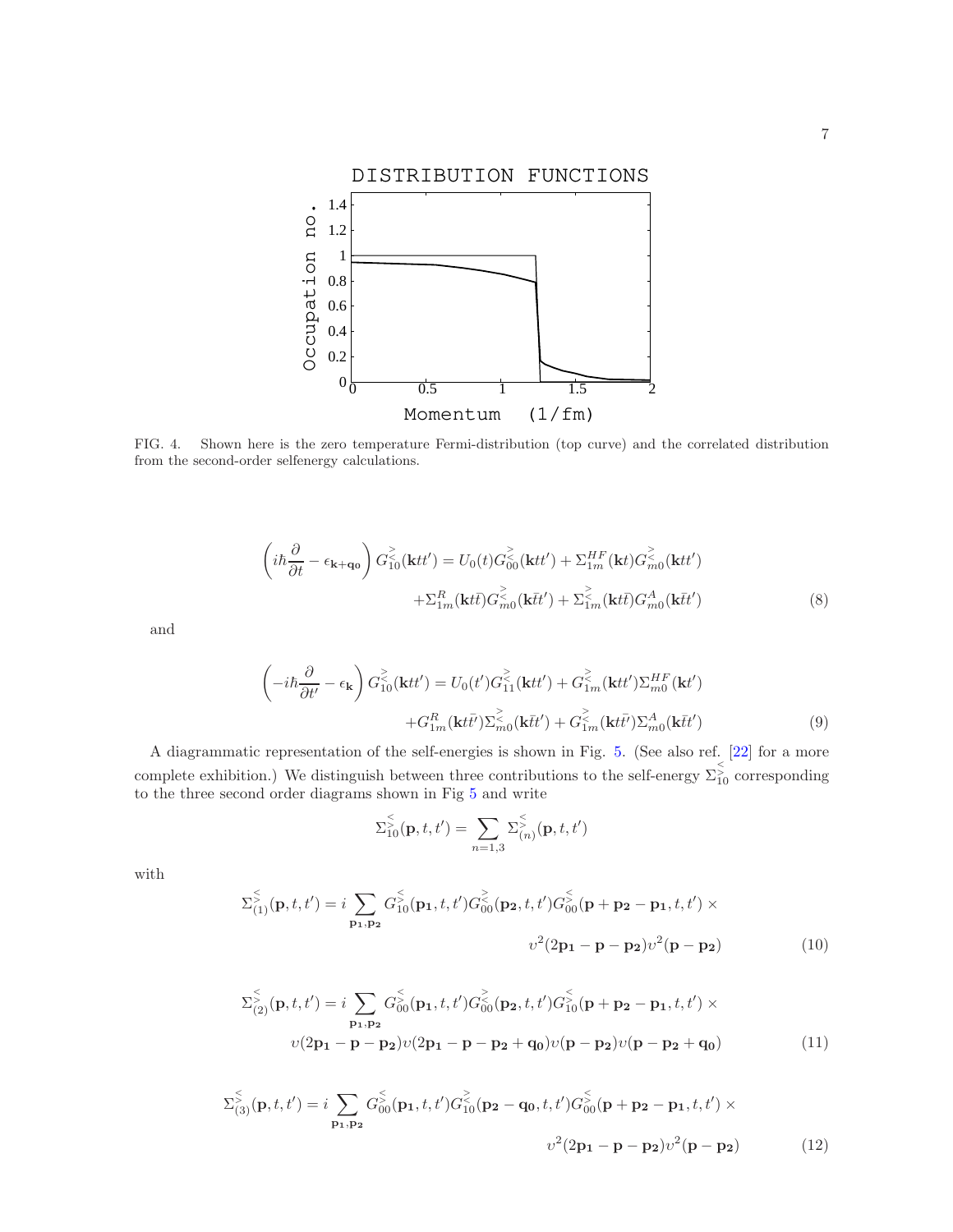

<span id="page-7-0"></span>FIG. 5. Diagrams representing contributions to the self energy in the Kadanoff-Baym equations to zeroth order  $(\Sigma_{00})$  and first order  $(\Sigma_{10})$  in the external perturbation U. The solid (dashed) lines are correlated Green's functions NN interactions). The number near each Green's function line gives the order in  $U$  of that line.

where

$$
G_{10}^{\geq}(k, t, t') \equiv G_{10}^{\geq}(k + q_0, t; k, t')
$$
\n(13)

The retarded and advanced parts above are given by

$$
\Sigma_{10}^{R/A}(\mathbf{p},t,t') = \pm \theta(\pm (t-t')[\Sigma_{10}^{>}(\mathbf{p},t,t') - \Sigma_{10}^{<}(\mathbf{p},t,t')]
$$
\n(14)

Results of calculations are shown below following a discussion of the effective mass.

#### A. Effective mass

The effective mass plays a very important role in the theory of response-functions. It determines a mean energy of the excitation as is evident from the energyy weighted sum-rule: It will be seen below that it also affects the width of the response function.

<span id="page-7-1"></span>
$$
\int \omega S(\omega, q_0) d\omega = \frac{q_0^2}{2m^*} \tag{15}
$$

We are in particular interested in the response in the long wave-length limit with excitations close to the fermi-surface. The effect of the external perturbation will depend on the energy-spectrum  $e(k)$  out of which the particles are excited, conveniently expressed in terms of the effective mass  $m^*$  with  $(\hbar = 1)$ 

$$
e(k) = \frac{k^2}{2m} + U(k) = U(0) + \frac{k^2}{2m^*(k)}
$$

The effective mass will, as indicated, in general be a function of k with  $m^*(k_F)$  being the effective mass of interest here. It has been the subject of many calculations and discussions since early works on the Landau theory and nuclear many body problem in general. (see e.g. [\[43\]](#page-12-30)). Of particular interest for our present work is that of Bäckman  $[44]$  and Sjöberg  $[45]$ , related to Landau theory. In the calculations presented below we are defining an 'effective' effective mass m∗∗ from inverting eq. [15.](#page-7-1)

<span id="page-7-2"></span>
$$
m^{**} = \frac{q_0^2}{2 \int \omega S(\omega, q_0) d\omega} \tag{16}
$$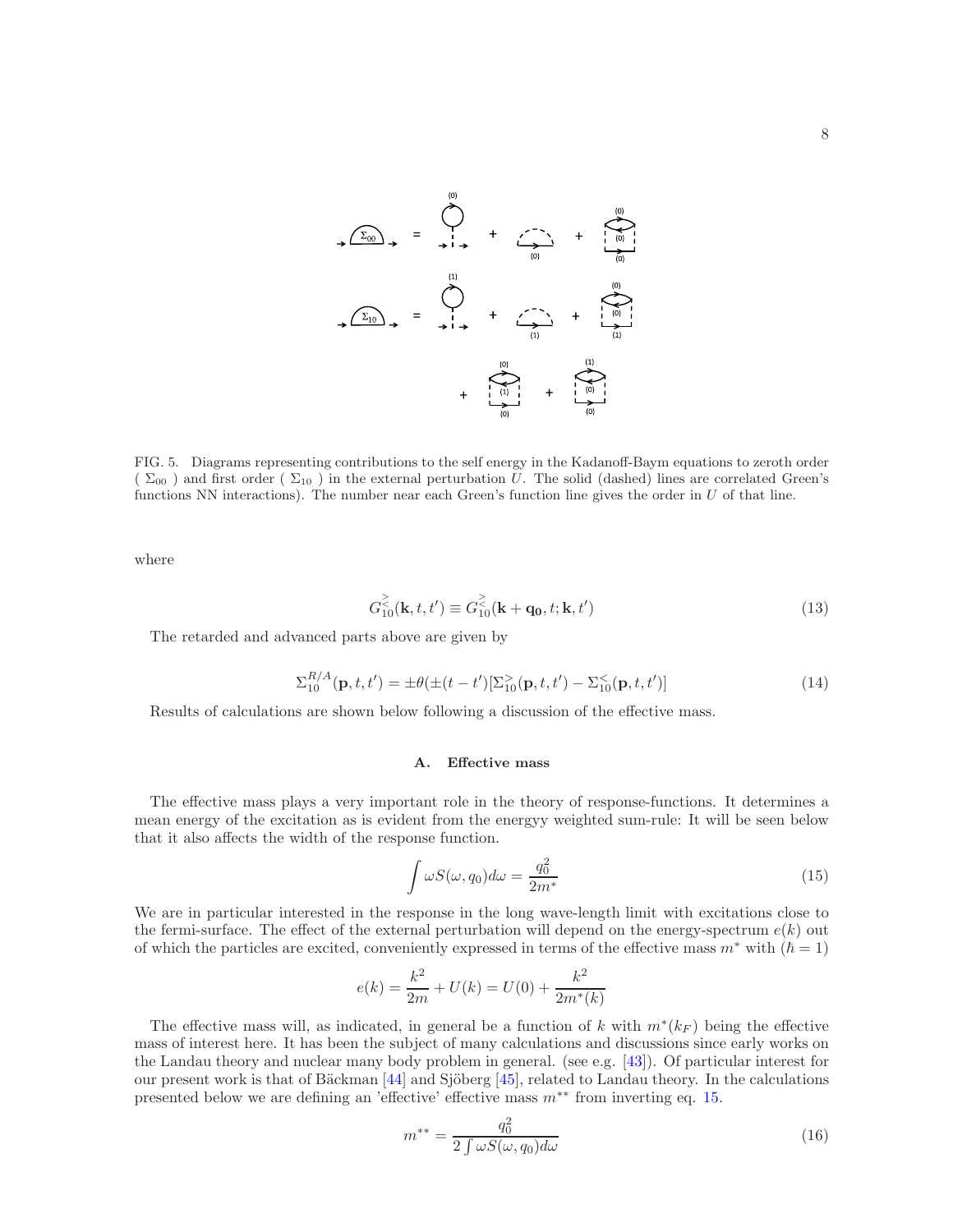This relies on the fact that our equations do satisfy the energy sum-rule. This was tested and verified by replacing the Hartee-Fock field  $\Sigma_{00}^{HF}$  below in eqs [\(8\)](#page-6-1) and [\(9\)](#page-6-2) by an effective mass approximation.

The definition of  $U(k)$  or equivalently  $e(k)$ , is evidently of utmost importance. We are here concerned with excitations due to an external perturbation and the definition relevant for the present work is then

$$
e(k) = \frac{dE}{dn_k} \tag{17}
$$

i.e. the removal energy. In Brueckner theory this would include terms to first order in the Brueckner Kmatrix as well as the higher order rearrangement terms. There are numerous publication and discussions in the literature on this subject matter. The third order term  $U^{(3)}$  is related to the depletion factor  $\kappa$ by

$$
U^{(3)} = -\kappa U^{(1)}.
$$

Köhler and Moszkowski [\[32\]](#page-12-19) evaluated contributions to this depletion factor for eight of the most important spin-isospin states for our separable potential with  $1.6 < \Lambda < 9.8$  fm<sup>-1</sup>. The results showed a strong dependence on the cut-off  $Λ$ . For the largest cut-off considered,  $Λ = 9.8$  fm<sup>-1</sup> they found  $\kappa = .175$  for a density with  $k_F = 1.35$  fm<sup>-1</sup>. For  $\Lambda = 2.6$  fm<sup>-1</sup> (the closest to or chosen value  $\Lambda = 2.0$ ) they found  $\kappa = 0.124$ . The largest contribution was for the coupled  ${}^{3}S_{1}$ - ${}^{3}D_{1}$  states which we do not include at present. It does however seem appropriate to here adopt the value  $\kappa = .17$ .

The second order term  $U^{(2)}$  stems from the change in Pauli-blocking upon removal of a nucleon. The significance of this term was discussed early on by Brueckner et al [\[46\]](#page-12-33) and later in refs. [\[36](#page-12-23), [47\]](#page-13-0) It is strongly momentum-dependent and thus quite important as regards the effective mass. An increase of the effective mass near the fermisurface by  $\sim 0.15$  compared to that for deeper states is expected.[\[43\]](#page-12-30)

The modification (increase) of the effective mass from that given by a first order mean field calculation is of importance for the response calculations. While our first order result yields  $m^* \sim 0.6$  the rearrangement terms increases it to  $m^* \sim 0.8 - 0.9$ . This should be compared with the Landau value close to  $m^* = 1$ ., validated by experimental evidence[\[48\]](#page-13-1). We return to the question of the effective mass in the Results section below.

## IV. NUMERICAL RESULTS

The formalism presented above is applied to calculating response functions of symmetric nuclear matter at normal density. To fully appreciate the importance of the various self-energies etc we also show some results of approximations.

# A. HF+RPA

Most published reports on response functions use the HF+RPA method. This implies neglecting all effects of correlations, i.e. all second order self-energies in Fig. [5.](#page-7-0) while maintaining the mean fields. Our results are shown in Fig. [6,](#page-9-0) all with  $q_0 = 0.4$  fm<sup>-1</sup>. The left curve shows the result with the mean field calculated selfconsistently. The 'effective' effective mass  $m^{**}$  is here obtained from eq. [\(16\)](#page-7-2). The result is  $m^{**} = 0.66$ .

In the two other results the mean field is, as indicated, replaced by an effective mass approximation, which allows us to test and verify the energy sum rule. It also shows the importance of the effective mass as it affects the response, a point emphasized in this paper.

## B. Effect of Correlations

The solid black (right) line in Fig. [7](#page-9-1) shows the response function calculated including all self energies i.e with correlated Green's functions as shown by eqs  $(4)$  and  $(5)$ . A comparison with the HF+RPAresult shown in Fig. [6](#page-9-0) shows a considerable difference. Part of this difference is related to the difference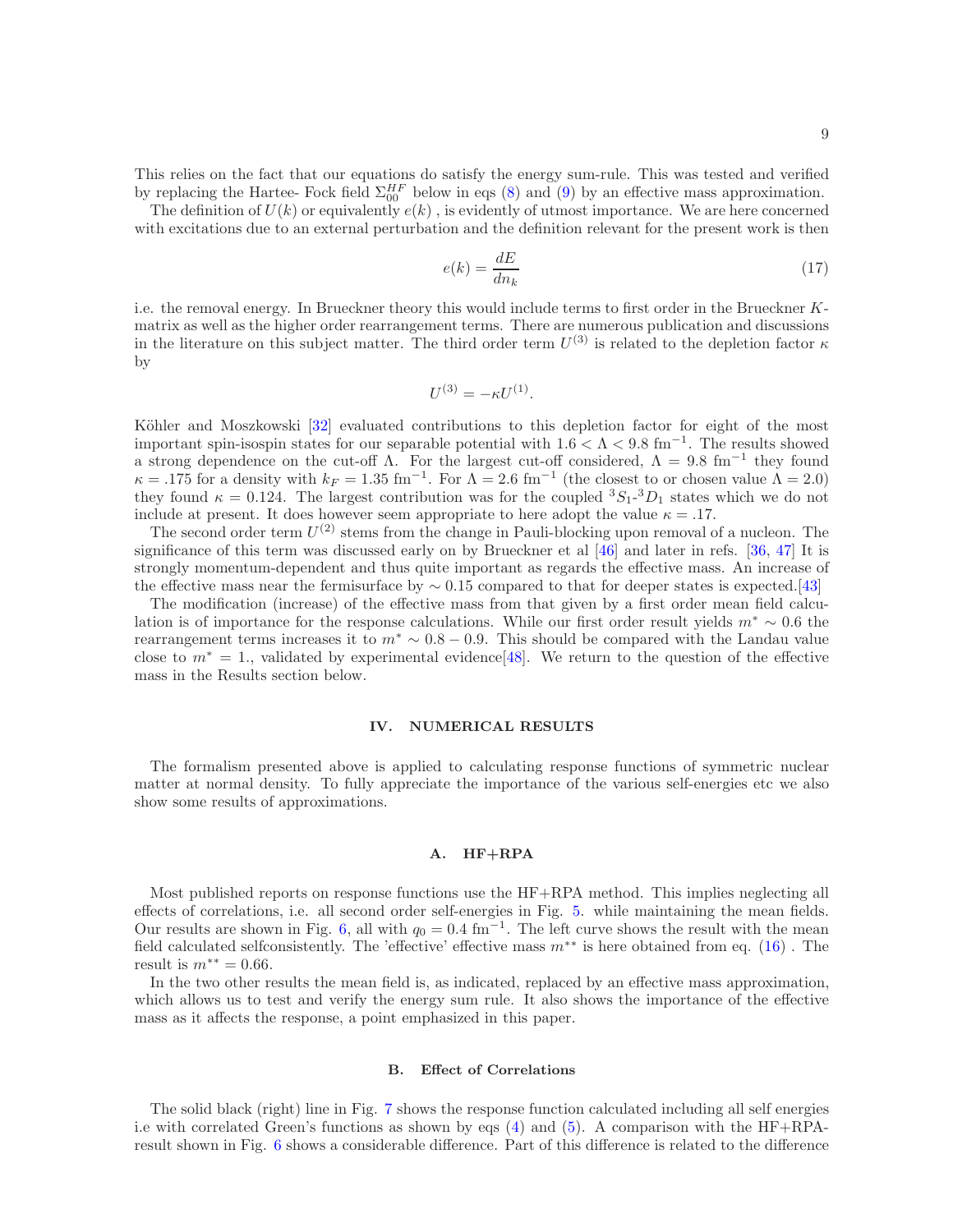

<span id="page-9-0"></span>FIG. 6. Response functions with mean-field only; no correlations i.e. by the HF+RPA method. From left to right: The first line (blue online) is with the HF mean field  $\Sigma_{00}^{HF}$  set to zero i.e. with  $m^* = m^{**} = 1$ . The solid black line is with the HF-field calculated with the  ${}^{1}S$  and  ${}^{3}S$  separable potentials. It relates to an effective mass  $m^{**} = 0.66$ . (See text regarding definition of  $m^{**}$ .) The next, broken line (green online), shows the result with the mean field replaced by an effective mass  $m^* = 0.5$  and the last curve, broken line (blue online), with an effective mass  $m^* = 0.4$ . It is seen that there is not only a shift in energy but also a broadening of the response function when theffective mass decreases. All results are with  $q_0 = 0.4 \text{ fm}^{-1}$ .



<span id="page-9-1"></span>FIG. 7. The full line to the right (black online) shows the response function with all self energies calculated with self-consistent correlated Green's functions. It relates to an effective mass  $m^{**} = 0.61$ . The left dotted line (red online) shows the result with all selfenergies  $\Sigma_{10}^5 \equiv 0$  $\Sigma_{10}^5 \equiv 0$  $\Sigma_{10}^5 \equiv 0$ . (In Fig. 5 denoted by  $\Sigma_{10}$ .) The energy sum rule is here grossly violated. The middle line (green online) neglects correlations between the  $G_{00}$  and  $G_{01}$  Green's functions. (Last two diagrams in Fig.2) See text for further details. All results are with  $q_0 = 0.4$  fm<sup>−</sup> .

in effective masses  $m^{**}$ , 0.66 vs 0.61. Including only the second order self-energies  $\sum_{0}^{5}$  but neglecting the corresponding  $\Sigma_{10}$  terms in eqs [\(10\)](#page-6-3), [\(11\)](#page-6-4) and [\(12\)](#page-6-5), (i.e. neglecting the vertex-corrections) one finds a response-function as shown by the left (red online) curve in Fig. [7.](#page-9-1) It shows the well-known error in neglecting the vertex-corrections with a gross violation of the sum-rule, eq. [\(15\)](#page-7-1). Also shown (middle curve green online) is the result when neglecting the contributions shown by eqs [\(11\)](#page-6-4) and [\(12\)](#page-6-5). (last two diagrams in Fig. [5\)](#page-7-0).

The importance of the effective mass was already emphasized above in a separate section.. A typical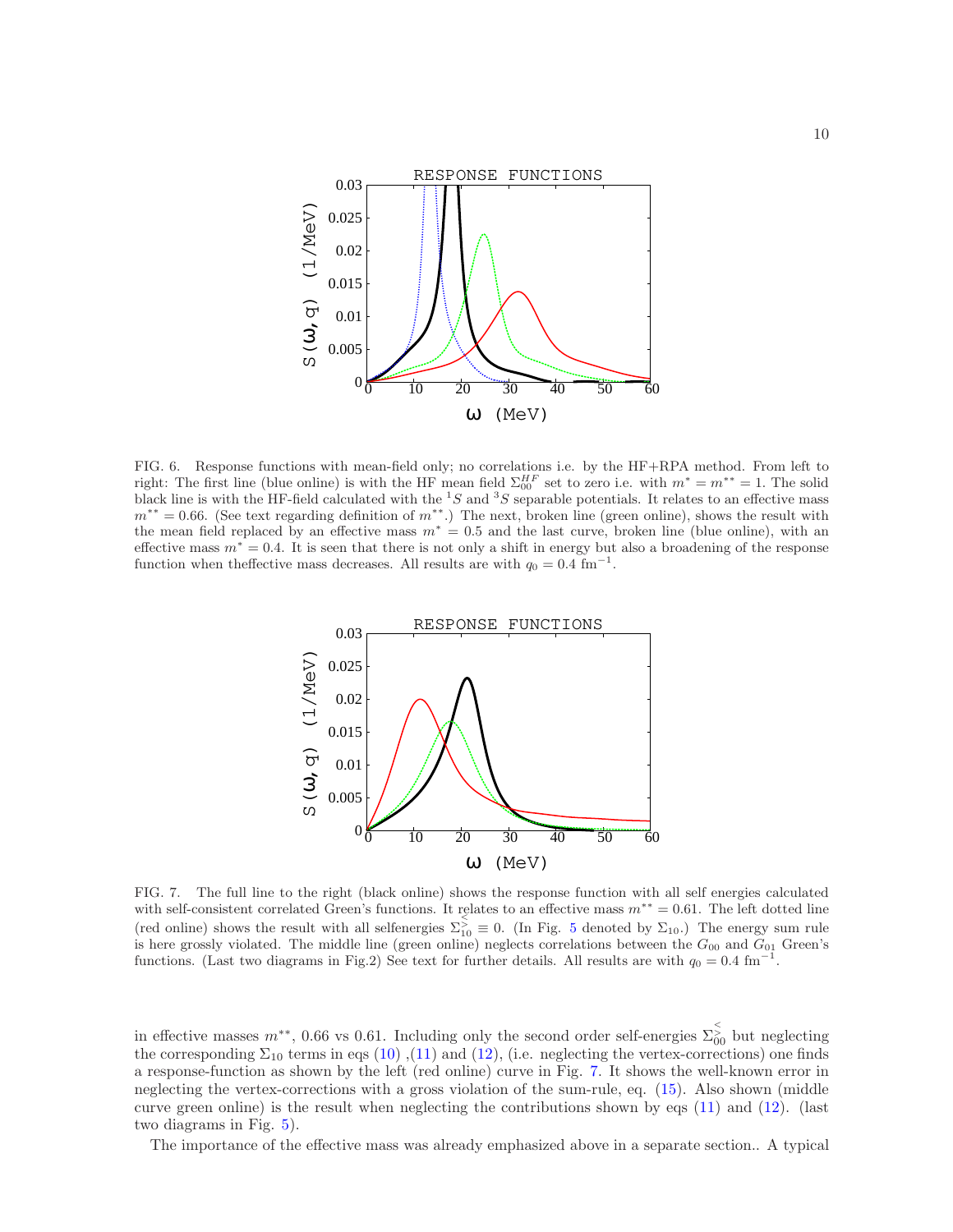

<span id="page-10-0"></span>FIG. 8. The full line to the right (black online) shows the response function with all self enrgies calculated with self-consistent correlated Green's functions.(Same as in Fig [7\)](#page-9-1). The dotted line to the left (green online) shows the result with  $\Sigma_{00}^{HF} \equiv 0$  in the eqs for  $G_{10}$  only. The effective mass is in this case  $m^{**} = 1$ . The dotted line in the middle (red online) was obtained by assuming  $\Sigma_{00}^{HF} \equiv 0$  also in the eqs for  $G_{00}$ , i.e. also with  $m^{**} = 1$ . All results are with  $q_0 = 0.4$  fm<sup>-1</sup>.

value for Brueckner and similar many-body calculations is  $m^* \sim 0.7$ , consistent with the values shown above. There are however the well-known corrections, (e.g. second and third order 'rearrangement' corrections') that would bring this value up. Landau theory is more compatible with an effective mass close to  $m^* = 1$ . We therefore show in Fig [8](#page-10-0) our result for this case. It is obtained by setting  $\Sigma_{00}^{HF} = 0$ with results shown in Fig. [8.](#page-10-0) The sum-rule is consequently now satisfied with  $m^{**} = 1$ .

# V. SUMMARY AND CONCLUSIONS

A new computer program was designed to time-evolve 2-time Kadanoff-Baym equations with selfenergies computed with non-local separable two-nucleon interactions. Previous program was restricted to the use of local interactions only, while it is well known that a realistic representaion of effective nuclear forces are indeed non-local i.e. momentum dependent. A local interaction is in momentum=space a function of momentum transfer only.

The program was here used for the calculations of response functions for symmetric nuclear matter. The all-important energy weighted sum-rule was found to be well satisfied, validating the inegrity of the calculations.

Previous calculations presented in the literature are with few exceptions done in the HF+RPA approximation, i.e. neglecting the effect of correlations in the nuclear medium. These correlations, related to the strong nuclear forces, have been the focus of intense studies since the "birth" of nuclear physics. It has been the purpose of this work to investigate the effect of these correlations on the calculations of nuclear response. There are three separate (although related) effects to be expected. I. The correlations result in a redistribution of occupied states as shown in Fig. [4.](#page-6-0) II. The selfenergis are complex. This causes a broadening of states in general, while spectral functions of an uncorrelated medium are represented by delta-functions. This broadening is of course the root of the effect labelled by I. But it also causes a broadening of the response functions as seen by comparing the full curves (black online) in Figs. [6](#page-9-0) and [7.](#page-9-1) The third effect relates to the selfenergies  $\Sigma_{10}$ . It is since a long time well known that the introduction of correlations in numerical calculations as done here is not trivial. Selfenergy insertions in propagators have to be accompanied by proper vertex corrections. This is 'automatically' accomplished by the self-energies denoted by  $\Sigma_{10}$  in Fig. [5.](#page-7-0) Neglecting this term in the calculations result in a gross violation of the sum rule as shown in Fig. [7.](#page-9-1)

An important factor to consider is also the effective mass. It has been a subject of numerous calcu-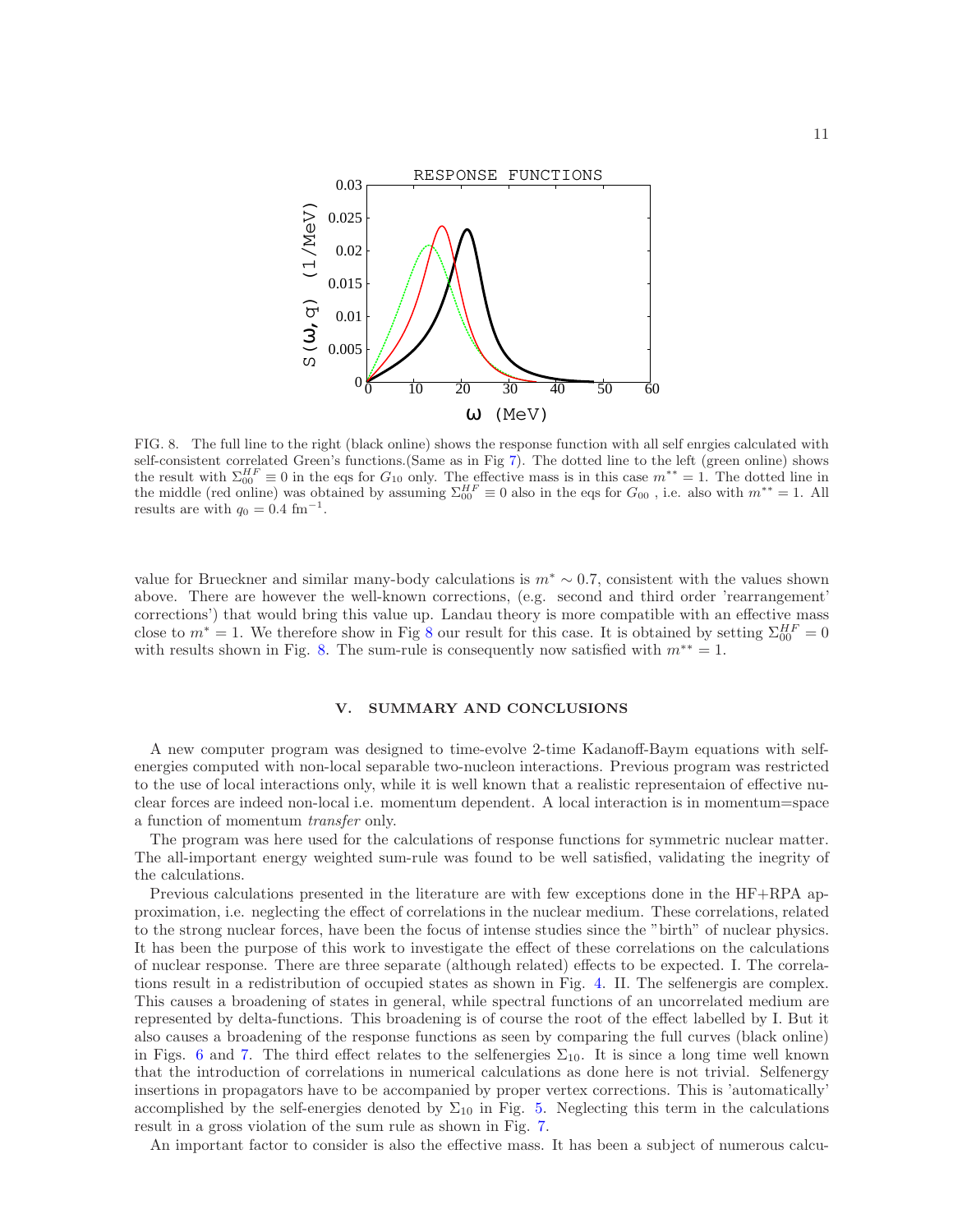lations and even more discussions in the literature. (See section 3.3 above.) In the context of response it is of course vital because it is as shown above, essential in determining the 'location' of the response along the  $\omega$ -axis. It also affects the width of the response function. As was already discussed in section 3.3, there are numerous corrections that have to be included if a microscopic calculation is implemented. Our calculations above yield a Brueckner (first order) estimate of m<sup>∗</sup>=0.6 to 0.7. Second and third order corrections may rise this to  $m^* \sim 0.9$ . Empirical data (from experimental spectral densities) suggest a value close to  $m^* = 1.0$ .[\[48](#page-13-1)]

The effective mass is also an important factor as regards the energy-weighted sum-rule. It was shown in an earlier work [\[19\]](#page-12-7) that if all selfenergies were calculated consistently with a local interaction the sum -rule is satisfied with  $m^{**} = 1$ . (See above for definition of  $m^{**}$ .) If an external mean field  $\Sigma_{00}$ was added the sum-rule was then satisfied with the effective mass of this external field.

This situation is changed with the non-local interaction. The value of  $m**$  was always found to be that of the chosen, not necessarily consistent, mean field  $\Sigma_{00}$ . It was however also illustrated above that all selfenergies have to be included. The sum-rule would otherwise be (sometimes grossly) violated.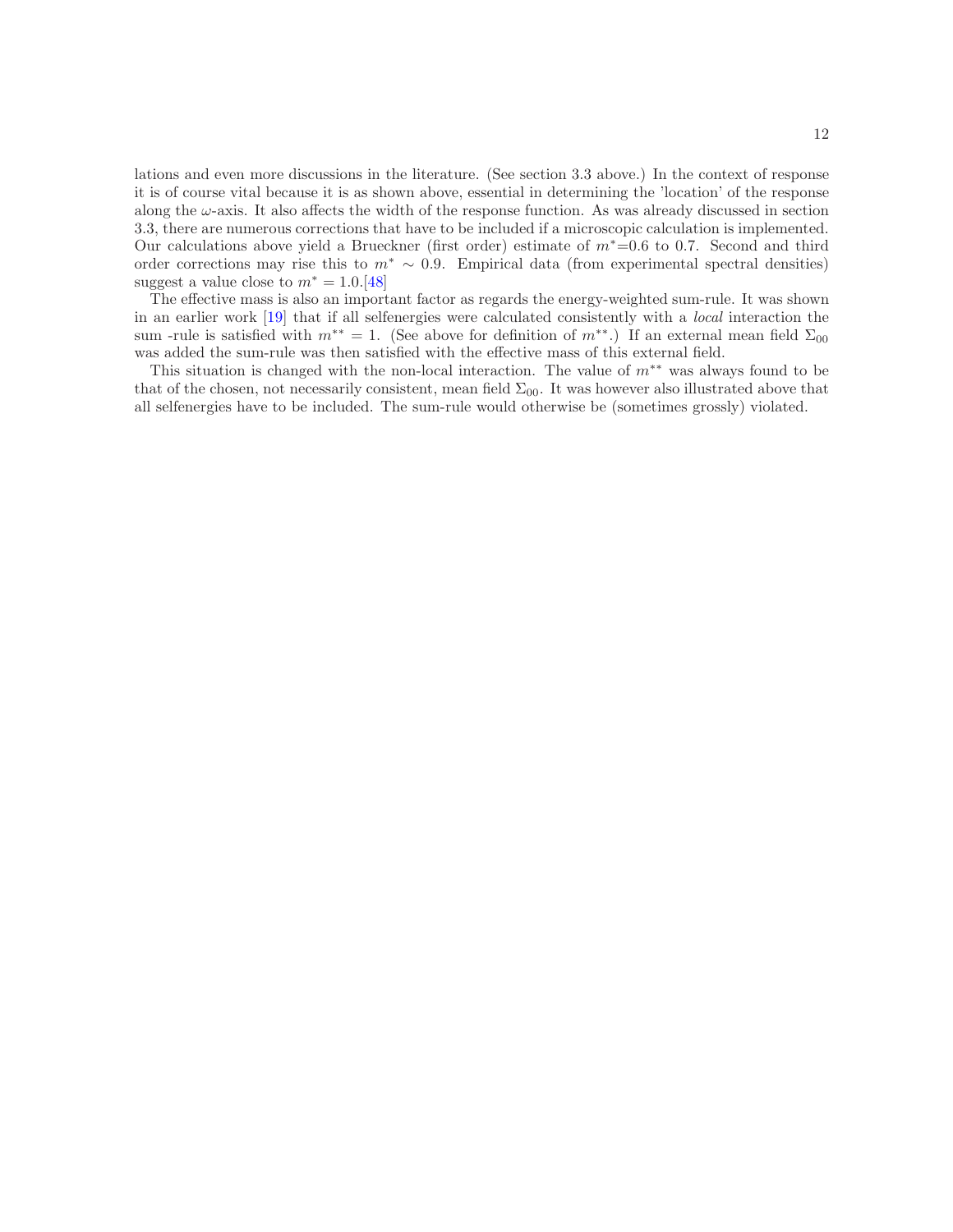#### VI. ACKNOWLEDGEMENTS

I thank Dr George Papadimitriou for help with the nuclear matter calculations and accompanying figures and Prof N.H. Kwong for numerous discussions. I thank The University of Arizona and in particular the Department of Physics for providing office space and access to computer facilities.

- <span id="page-12-0"></span>[1] J. Margueron, J. Navarro, P. Blottiau, Phys. Rev.C 70 028801 (2004).
- <span id="page-12-1"></span>[2] Naoki Iwamoto and C.J. Pethick, Phys. Rev.D 25 313 (1982).
- <span id="page-12-2"></span>[3] S. Reddy, M. Prakash, J. Lattimer, J. Pons Phys. Rev.C 59 2888 (1998).
- <span id="page-12-3"></span>[4] A. Sedrakian and A. Dieperink, Phys. Rev.D **62** 083002 (2000).
- <span id="page-12-4"></span>[5] D. Gogny and R. Padjen, Nucl. Phys. A 293 365(1977)
- <span id="page-12-11"></span>[6] C. Garcia-Recio, J. Navarro,Van Gai Nguyen and L.L. Salcedo, Ann. Phys.(N.Y.) 214 340 (1992).
- [7] E. Olsson, P. Haensel and C.J. Pethick, Phys. Rev.C 70 025804 (2004).
- [8] J. Margueron, Nguyen Van Giai and J. Navarro , nucl-th/0507053.
- [9] J. Margueron, J. Navarro and N. Van Giai, Phys. Rev.C 74 015805 (2006).
- [10] J. Margueron, J. Navarro and N. Van Giai and P. Schuck, Phys. Rev.C 77 064306 (2008).
- [11] Armen Sedrakian and Jochen Keller, nucl-th/1001.0395 Jochen Keller and Armen Sedrakian nuclth/1205.6902
- [12] D. Gambacurta, U. Lombardo and W. Zuo, Physics of Atomic Nuclei, 74 1424 (2011).
- [13] A. Pastore, M. Martini, D. Davesne, K.Bennaceur, and J. Meyer, Phys. Rev.C 86 044308 (2012).
- [14] A. Pastore, D. Davesne and J. Navarro, J. Phys. G 41 055103 (2014).
- [15] A. Pastore, D. Davesne and J. Navarro, Phys. Rept.  $63$  1 (2015).
- [16] A. De Pace and M. Martini, Phys. Rev. C **94** 024342 (2016).
- <span id="page-12-5"></span>[17] Takashi Nakatsukasa, nucl-th/1701.01278¿
- <span id="page-12-6"></span>[18] Gordon Baym and Leo P. Kadanoff, Phys. Rev. 124 287 (1961) ; Gordon Baym, Phys. Rev. 127 1391 (1962).
- <span id="page-12-7"></span>[19] H.S. Köhler and N.H. Kwong, preprint.
- <span id="page-12-8"></span>[20] K. Hebeler,S.K. Bogner, R.J. Furnstahl, A. Nogga and A. Schwenk, Phys. Rev.C 83 031301 (2011).
- <span id="page-12-9"></span>[21] S. Bogner, R. Furnstahl and A. Schwenk, Progress in Particle and Nuclear Physics 65 , 94 (2010), ISSN 0146-6410.
- <span id="page-12-10"></span>[22] H.S. Köhler and N.H. Kwong, Journal of Physics: Conference Series 6 012011 (2016)
- <span id="page-12-12"></span>[23] M. Gourdin and A. Martin, Il Nuovo Cimento 6 757 1957.
- [24] K. Chadan and P. Sabatier, Inverse Problems in Quantum Scattering Theory, 2nd ed. (New York, Springer, 1992).
- [25] F. Tabakin, Phys. Rev. **177** 1443 (1969).
- <span id="page-12-17"></span>[26] N.H. Kwong and H.S. Köhler, Phys. Rev.C 55 1650 (1997).
- <span id="page-12-13"></span>[27] A.Shirokov, J. Vary,A. Mazur and T. Weber, Physics Letters B 644 33 (2007), ISSN 0370=2693
- <span id="page-12-14"></span>[28] Y. Yamaguchi, Phys. Rev. **95** 1628 (1954).
- <span id="page-12-15"></span>[29] J. Haidenbauer and W. Plessas, Phys. Rev.C 30 1822 (1984).
- <span id="page-12-16"></span>[30] V. Bargmann, Rev. Mod. Phys. 21 488 (1949)
- <span id="page-12-18"></span>[31] H.S. Köhler, nucl-th/0907.1539
- <span id="page-12-19"></span>[32] H.S. Köhler and S.A. Moszkowski, nucl-th/0703093
- <span id="page-12-20"></span>[33] R.A. Arndt,L.D. Roper, R.L. Workman and M.W. McNaughton; Phys. Rev.D 45 3995 (1992).
- <span id="page-12-21"></span>[34] S. A. Moszkowski and B. L. Scott Ann. Phys. (N.Y.) 11 65 1960.
- <span id="page-12-22"></span>[35] J.W. Holt and G.E. Brown, nucl-th/0408047.
- <span id="page-12-23"></span>[36] H.S. Köhler, Phys. Rev. 137 B1145 (1965).
- <span id="page-12-24"></span>[37] S.A. Moszkowski, Private Communication.
- <span id="page-12-25"></span>[38] H.S. Köhler, Nucl. Phys. **38** 661(1962)
- <span id="page-12-26"></span>[39] N. H. Kwong and M. Bonitz, Phys. Rev. Letters 84 1768 (2000).
- <span id="page-12-27"></span>[40] H.S. Köhler, N.H. Kwong and Hashim A. Yousif, Comp. Phys. Comm. 123 123 (1999)
- <span id="page-12-28"></span>[41] H.S. Köhler and K. Morawetz, Phys. Rev.C 64 024613 (2001).
- <span id="page-12-29"></span>[42] H.S. Köhler and Rudi Malfliet, Phys. Rev.C 48 1034 (1992).
- <span id="page-12-30"></span>[43] J.P. Jeukenne, A. Lejeune and C. Mahaux, Physics Reports 25 83 (1976).
- <span id="page-12-31"></span>[44] S.-O. Bäckman, Nucl. Phys. A 120 593 (1968)
- <span id="page-12-32"></span>[45] O. Sjöberg. Ann. Phys.(N.Y.) **78** 39 (1973).
- <span id="page-12-33"></span>[46] K. A. Brueckner and J. L. Gammel, Phys. Rev. **109** 1022 (1958).